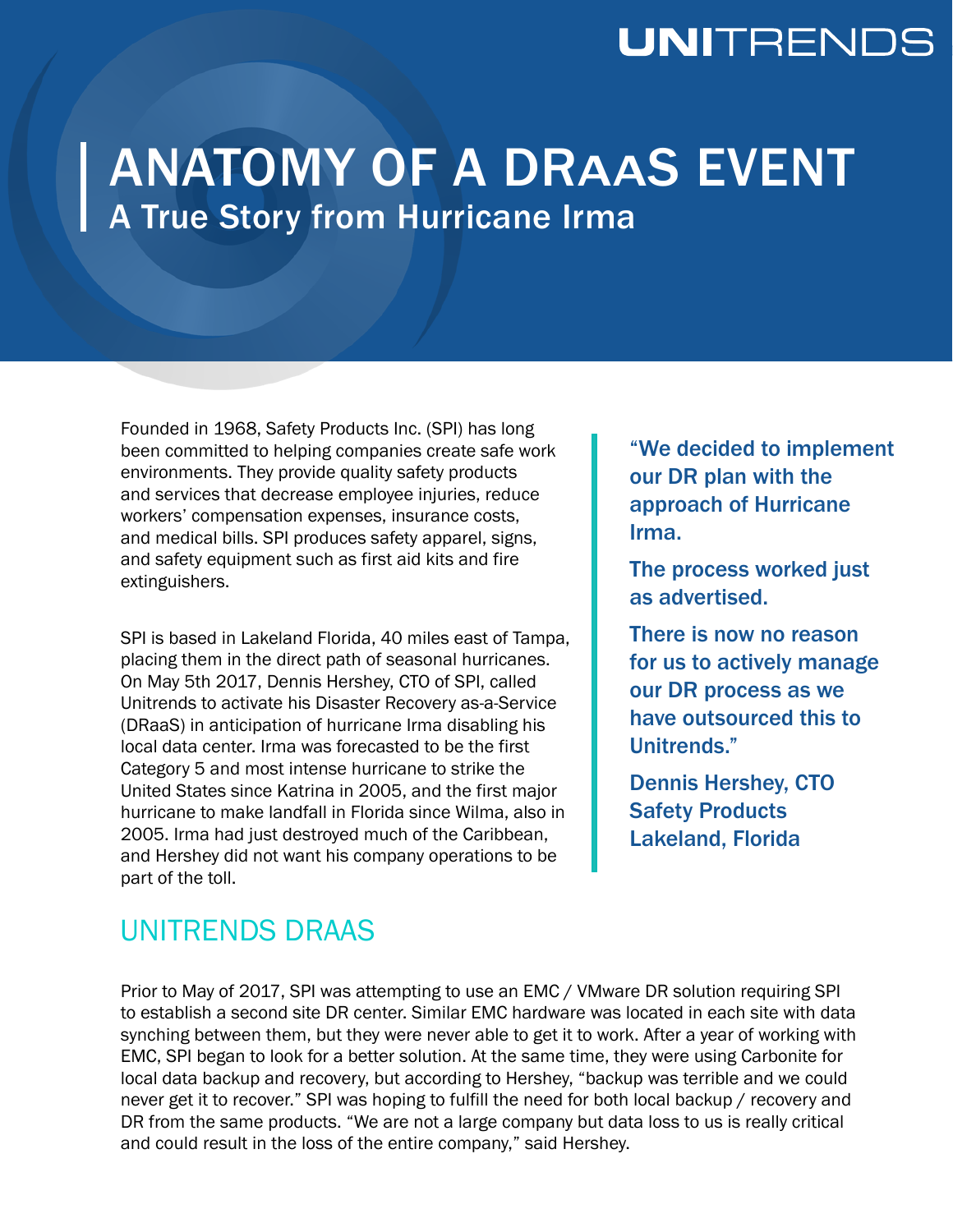One of Hershey's IT team discovered Unitrends, and after a live demo the Unitrends solution seemed to offer everything SPI was seeking. In March of 2017, SPI purchased a Unitrends Backup / DRaaS solution.

SPI's DR solution included two copies of Unitrends Backup virtual appliances with 90 days of Forever Cloud data retention, plus DRaaS services in the purpose-built Unitrends Cloud. Unitrends Backup virtual appliances provide local backup and recovery capabilities to protect against isolated downtime events such as disk failures, ransomware, or employee error and also replicate backups to Unitrends Cloud. Unitrends Cloud is not a separate storage and recovery cloud, such as AWS or Azure, but rather Unitrends holds the backup data in a warm state so that failovers can happen more quickly. Unitrends DRaaS also includes support for an unlimited number of failovers and 30 days of cloud operation at no extra charge. The entire Unitrends solution was deployed at SPI in May.

#### PREPPING FOR DISASTER

Just 4 months after installing their new Unitrends DRaaS solution, SPI was faced with a major threat to their operations. In five days hurricane Irma was scheduled for a direct hit on Florida, and Hershey wanted to be prepared. His team called Unitrends Support Engineering, declared a disaster, and "within 30 minutes implementation began." Unitrends Customer Support Engineers stepped the SPI IT team through the process of aligning their networks and testing to ensure their applications were functional and running the latest backups. The entire SPI infrastructure was replicated in Unitrends Cloud. Especially important to SPI was their multi-tiered ERP application, since this is the brain of their operations, so the teams ensured this application was up and running in the cloud. Remote SPI offices have their network rerouted via a secure connection to maintain operations, with all their applications available in the Unitrends Cloud.

## TIMELINE OF THE SPI DRAAS EVENT: